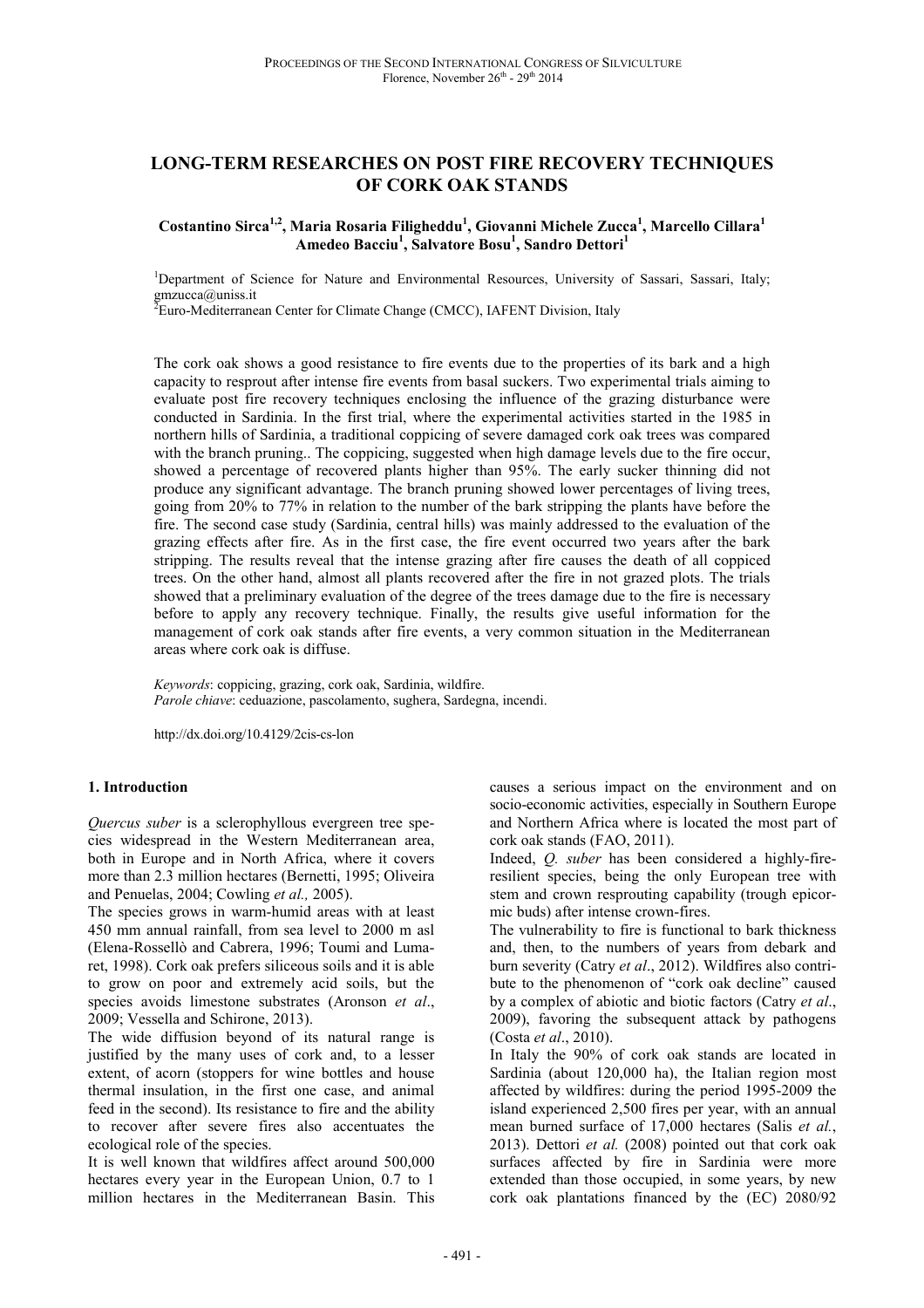Regulation; only in specialized areas, such as North East Sardinia (Gallura), the ratio was reversed.

The large number and extent of fires in a region that has evergreen oaks in a key component of the natural vegetation (Biasi, 2010) have resulted in the spread of traditional forest recovery techniques, briefly summarized in removing parts of crown burned in less serious cases and cutting to the foot of the trees severely compromised. Their effectiveness has been confirmed in previous researches (Barberis *et al*., 2003).

The aim of this study is to investigate, through long term observations, the effects on burned cork oak stands both of the interaction with the pastoral activity and the effects of early thinning of suckers to get single-stem plants to facilitate the extraction of the oak bark.

## **2. Materials and methods**

The study areas are located in two different experimental sites (Fig. 1) located in Sardinia (Italy), characterized by granitoid intrusive formation of Paleozoic Hercynian cycle, Mediterranean Macrobioclimate, and Mediterranean pluvioseasonal-oceanic Bioclimate.

The first study area (Berchidda, site 1) is located in Gallura region on the northern hillslopes of Sardinia. In agreement with the "Bioclimate map of Sardinia (Italy)" (Canu *et al.,* 2014) the site is included in the Isobioclimate class 26 (Upper Mesomediterranean, Lower Subhumid, Euoceanic Weak). The stand site is characterrized by shallow loamy-sand soils, steep slopes (20-30%), mean cumulative annual rainfall of 860 mm and mean annual temperature of 13.8 °C, with a xeric moisture regime (USDA, 1997). The site is covered by a pure but unevenly aged cork oak stand subjected to regular stripping every 10 years, according to regional low. A fire event, occurred in the July 1985 (two years after the cork stripping), caused severe damages to the trees (trunk and crown) and a reduction of the understory biomass.

The observations, started in autumn 1985, continued until 2001 with annual measurements repeated in 2010 and 2013. The experimental design is based on two post-fire recovery approaches. About two hundred damaged trees, randomly distributed in the stand, were selected and treated by:

(a) traditional trunk coppicing at soil level;

(b) branch pruning near their insertion on the stem;

A third parcel not managed was used as control.

The treatments were applied to: i) unstripped trees, roughly less than 30 years old; ii) trees stripped only once, about 40 years old; iii) trees stripped several times, aged between 50 and 80 years. On the trees subjected to traditional coppicing, the number of the new suckers was recorded. In the 1990, 5 years after the fire, 50% of the coppiced trees of each age class was subjected to a slow and progressive thinning, until the number of suckers was reduced to only one by 1995. The other 50% of coppiced trees (not thinned) were used as control.

The second study area (Orotelli, site 2), is located in the Nuoro province, central Sardinia. The mean annual temperature and rainfall are 14.8 °C and 700 mm, respectively. The altitude ranges from 595 to 620 m above sea level. The soils are moderately shallow, acidic or sub-acidic. The site is included in the Isobioclimate class 27 (Upper Mesomediterranean, Lower Subhumid, Semicontinental Weak) (Canu *et al.*, 2014). In the 1998 summer an extended fire interested most of the large municipal Orotelli area, extensively characterized by cork oak stand managed in a silvopastoral system. Here the strong grazing pressure due to an excessive and uncontrolled number of sheep and cattle, kept in wild pasture hindered the natural regeneration of a degraded forest.

The trial started identifying different study plots, interested by fire attack at soil and crown level. Therefore, on March 1999, four square areas (400 m² each), were localized and, with the agreement of the Sardinia Forest Service, we proceeded to start the recovery process. The different plots were recognized and treated as shown below:

a) traditional trunk coppicing at soil level, fenced by metallic net to avoid grazing;

b) traditional trunk coppicing at soil level, not fenced;

c) control 1: untreated burned trees;

d) control 2: untreated not burned trees.

In the same areas, 16 years after the fire event (2014), a plan of experimental observations was set up to evaluate the efficiency in reconstitution of the burned cork oak forest, comparing trunk coppicing with control thesis. At the same time we observed the effects of grazing in the burned areas. The removal of vegetal biomass was conducted with "continuous grazing with high load", deduced applying the method IMPAFORMED (Pulina *et al.,* 2002). This method reconstructs the grazing load through detection of direct mechanical effects of grazing on vegetation. In both Berchidda and Orotelli sites we proceeded with the determination of:

i. survival percentage, i.e. the number of plants with clear symptoms of vegetative growth;

ii. number of suckers per stump, diameter and height; iii. crown cover;

## **1. Results and Discussion**

#### *Site 1* (*Berchidda*)

The results confirm the validity of the traditional technique of trunk coppicing at soil level, when trees are severely damaged by fire, in terms of survival and rapid development of the suckers with timely recovery of land cover by vegetation. Indeed, in agreement with the previous study by Barberis *et al.* (2003), the trees subjected to traditional trunk coppicing showed a percentage of living trees always higher than 93% for all age class (Fig. 2). The brunch pruning showed lower percentages of living trees, going from 20% to 77% in relation to the plant age and, then, to the number of bark stripping before the fire. For the control, the highest number of living trees (95%) was observed for the unstripped oaks, whilst the lowest (62%) was recorded for the trees stripped several times. During the recovering process, the youngest and unstripped trees have quickly produced a high number of suckers (over 50 suckers per stump), but also the oldest and frequently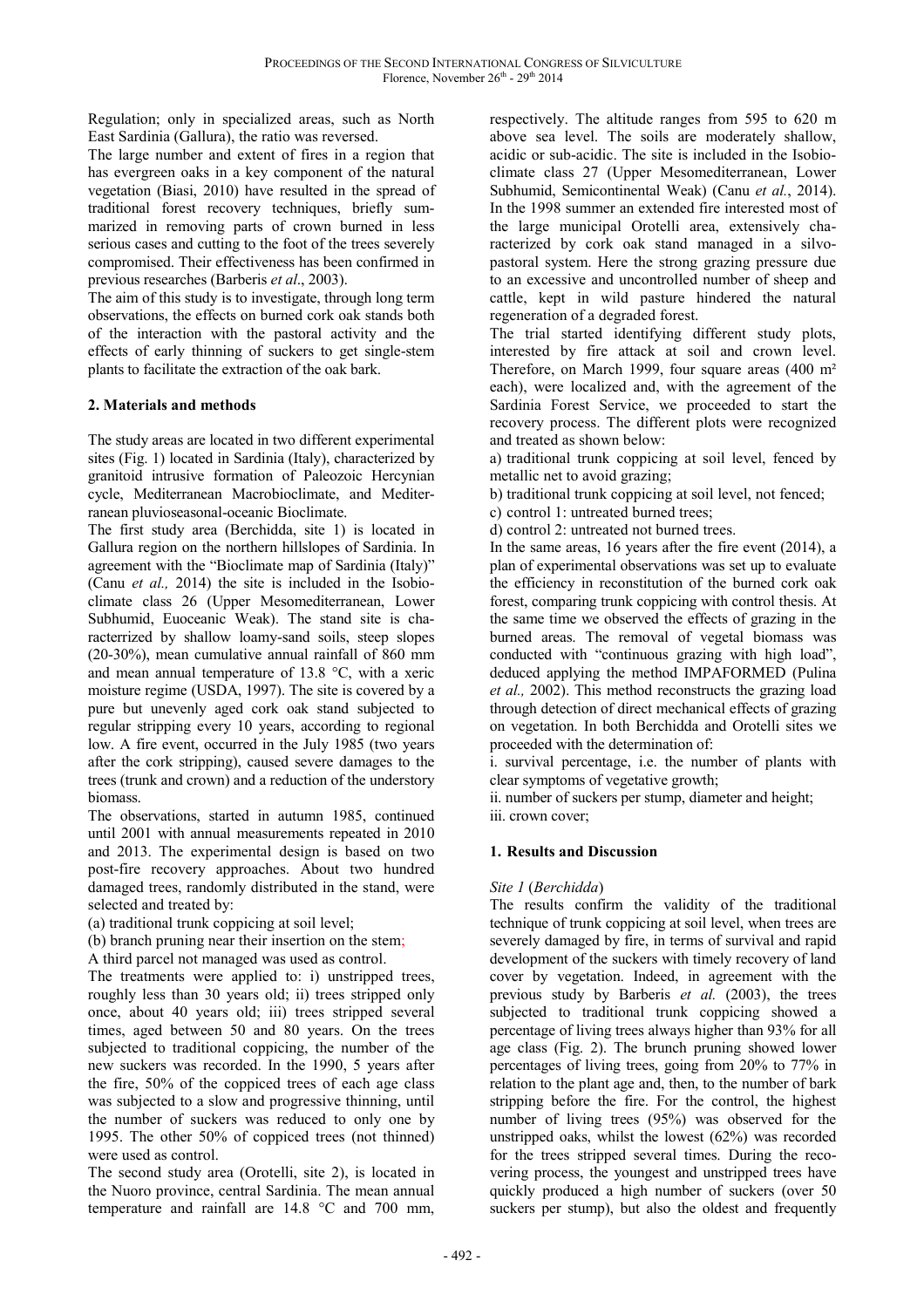stripped trees have produced a good number of suckers (27, on average). After 25 years, coppiced treatments show a good soil cover degree, mainly in not thinned coppices (Fig. 3) while the branch pruning treatments clearly do not show a sufficient soil cover percentage for any age classes. The soil cover is, as expected, higher in untreated stands than other treatments.

These results confirm that suckers vigor was negatively related with the age of the stump, whilst the sucker height and diameter were not significantly influenced by the thinning intensity (Tab. 1). After 25 years the untreated trees do not show consequences (in terms of growth) due to the fire. Coppiced trees (the treatment was applied to high damaged trees) show a breast height diameter close to the bark extraction minimum dimension.

In the younger and unstripped trees subjected to sucker thinning, the sucker growth was lower, probably due to the reduction of leaf area and to the fact that the root system is not well developed. No clear differences within the sucker growth in the unthinned stumps were observed in relation to the stump age.

### *Site 2 (Orotelli)*

In a previous study, Bosu (2002) observed that four years after the fire and subsequent coppicing, the fenced trees showed a significant higher growth (in term of height, diameter and crown projection) than those grazed with high pressure of local breeds of sheep and cattle. Sixteen years after coppicing treatments (2014), it was observed that the recovery process and cork oak survival fails in the presence of continuous high load grazing. In fact, the vitality of stumps has been impaired, as in no case suckers exceeded the height of 0.05 m as a result of bites made by animals grazing. The intense grazing after fire caused the death of all coppiced trees.

On the other hand, most of the plants recovered after the fire in not grazed plots. We observed the higher number of living trees, equal to 96.8%, in the coppiced area without grazing, whit a density of about 3,600 suckers

per hectare. These results show that the avoiding of grazing has allowed the diametric and longitudinal development of suckers, high 6 m (coppicing without grazing), compared to 8 m of the control 2, not burned area (Fig. 4). In the not fenced areas, the recolonization process after fire resulted in the claim of an actual vegetation consisting in a upper layer of sparse cork oak formation with sporadic presence of *Quercus pubescens*. Moreover, the strong grazing pressure limited the development of trees renewal and damaged the underbrush biodiversity, selecting not pabular species, e.g. *Cistus*  spp., *Lavandula stoechas* L., *Daphne gnidium* L., *Pyrus amygdaliformis* Vill., *Crataegus monogyna* L.

Our results confirm that cork oak is well adapted to resist to fire events and, when necessary, fire recovery practices can greatly help the stands to regain its previous structure. In particular, in the spring following the fire the evaluation of fire damages degree is needed before to apply recovery techniques evaluating bark thickness, charring height, aspect and tree diameter (Catry *et al*., 2009).

When the trees are low damaged by fire, they are able to recover themselves by removing parts of the canopy and cork burned. In cases of severe fire damage, the traditional trunk coppicing showed the best results in terms of sucker height, soil cover and bark production; these positive results are obtained only if the stands are not subjected to grazing activities (as also indicated by the Sardinia Regional Law).

Recovery techniques help to limit the spread of the "cork oak decline", a phenomenon that in recent years has raised serious concerns in Sardinia (Lancellotti and Franceschini, 2013). Other recovery practices (i.e. branch pruning, earlier sucker thinning) did not show any positive result, but only higher costs. Cork oak confirms its potential also in recolonization/reforestation programs in fire prone areas, where other species could have more severe and, in some cases, irremediable consequences after a wildfire event.

Table 1. Influence of recovery treatments on tree height, diameter and crown cover of cork oak trees, after 25 years from the fire in Berchidda (Site 1).

| Tabella 1. Influenza delle tecniche di recupero su altezza, diametro e proiezione delle chiome di sughera al |  |  |  |  |  |
|--------------------------------------------------------------------------------------------------------------|--|--|--|--|--|
| suolo, 25 anni dopo l'incendio nell'area di studio di Berchidda (Sito 1).                                    |  |  |  |  |  |

|                        |                                      | Coppicing                  |                      |                          |         |  |
|------------------------|--------------------------------------|----------------------------|----------------------|--------------------------|---------|--|
|                        | <i><b>Onesucker</b></i><br>(thinned) | More sucker<br>(unthinned) | <b>MeanCoppicing</b> | <b>Brunch</b><br>pruning | Control |  |
| TreeHeight (m)         |                                      |                            |                      |                          |         |  |
| Unstripped             | 5.3                                  | 6.8                        | 5.5                  | 5.2                      | 6.0     |  |
| One stripping          | 6.3                                  | 5.6                        | 6.0                  | 7.0                      | 5.9     |  |
| More thanone stripping | 5.8                                  | 6.1                        | 6.8                  | 6.0                      | 6.0     |  |
| mean                   | 5.8                                  | 5.9                        | 5.8                  | 5.9                      | 6.0     |  |
| Trunkdiameter (cm)     |                                      |                            |                      |                          |         |  |
| Unstripped             | 15.2                                 | 17.0                       | 15.4                 | 20.5                     | 23.7    |  |
| One stripping          | 19.6                                 | 17.8                       | 19.1                 | 25.4                     | 26.3    |  |
| More thanone stripping | 17.8                                 | 19.8                       | 18.8                 | 25.8                     | 29.3    |  |
| mean                   | 17.7                                 | 18.7                       | 18.0                 | 22.7                     | 25.2    |  |
| Crown cover $(m2)$     |                                      |                            |                      |                          |         |  |
| Unstripped             | 7.6                                  | 15.3                       | 8.7                  | 7.7                      | 18.36   |  |
| One stripping          | 12.9                                 | 11.3                       | 12.5                 | 12.5                     | 21.48   |  |
| More thanone stripping | 9.1                                  | 12.7                       | 10.8                 | 14.1                     | 33.18   |  |
| mean                   | 10.3                                 | 12.5                       | 10.9                 | 9.7                      | 20.7    |  |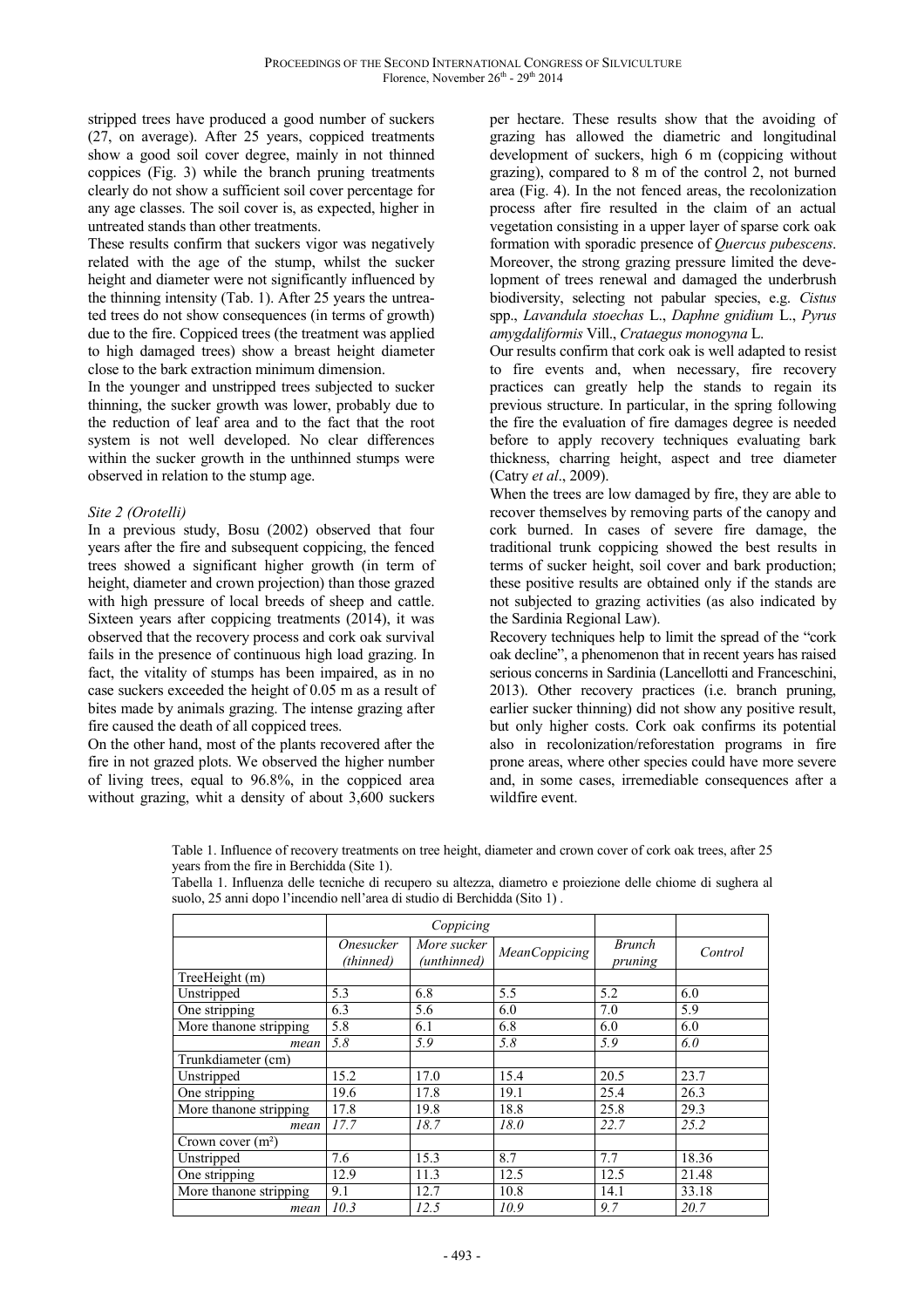







Figura 2. Influenza dei diversi trattamenti sulla vitalità delle piante a 15 anni dall'incendio.



Figure 3. Soil cover after 25 years from the fire event. Figura 3. Copertura del suolo registrata a 25

anni dal passaggio del fuoco.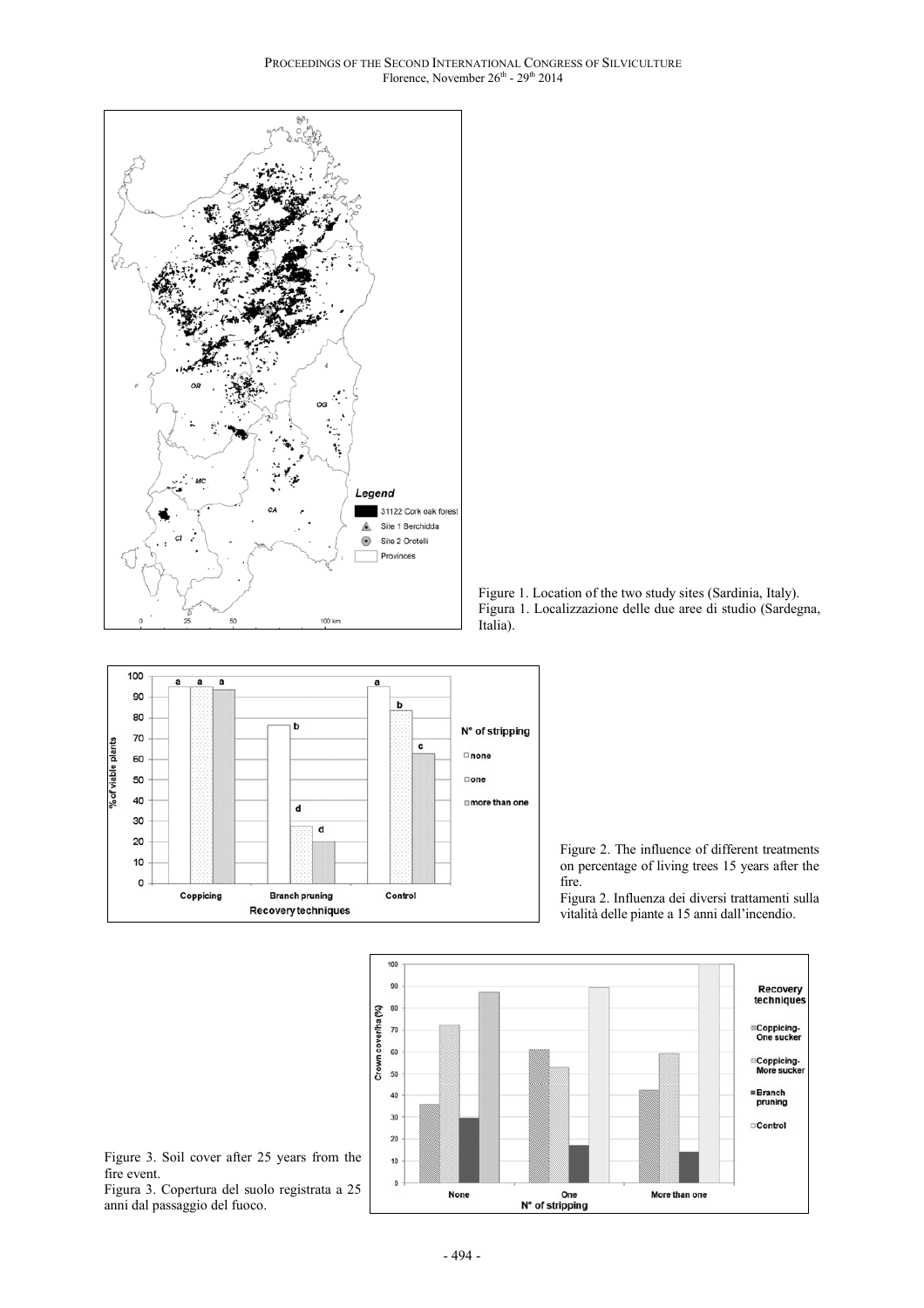

Figure 4. Diametric (left) and longitudinal (right) development of suckers, 16 years after fire event. nt = no treatment.

Figura 4. Sviluppo diametrale (a sinistra) e longitudinale (a destra) dei polloni, a 16 anni dall'incendio. nt = nessun trattamento.

#### **RIASSUNTO**

#### **Esperienze di recupero post-incendio delle foreste di quercia da sughero**

In due esperienze di lungo termine si sono confrontate in Sardegna differenti tecniche di recupero post-incendio di popolamenti di quercia da sughero, anche in funzione della presenza di animali al pascolo.

Nel primo caso (Nord Sardegna, recupero avviato nel 1985) lo studio ha confrontato la tradizionale ceduazione al piede delle piante gravemente danneggiate dal fuoco con il raccorciamento delle branche principali (capitozzatura) e monitorato il successivo accrescimento dei polloni, sottoposti o no, al precoce diradamento tradizionalmente eseguito.

I risultati hanno evidenziato che il tipo e l'entità della tecnica di recupero deve tener conto della gravità del danno apportato dal fuoco alle piante. Solo i soprassuoli gravemente danneggiati necessitano di ceduazione al piede, garantendo una vitalità superiore al 95%.

Il diradamento precoce dei numerosi polloni emessi dalle ceppaie si è rivelato di scarsa utilità, poiché non incrementa né lo sviluppo longitudinale e radiale del pollone, né, di conseguenza, la copertura del suolo da parte della chioma e la superficie generatrice del sughero. La seconda esperienza (Sardegna centrale, recupero avviato nel 1999) ha evidenziato che il pascolamento continuo con carico alto è incompatibile con lo sviluppo del ceduo derivante dalla capitozzatura poiché nessun pollone si sottraeva al morso del bestiame. Nelle parcelle protette dal pascolamento con gabbie metalliche, ceduate o lasciate a libera evoluzione, il recupero delle piante è stato pressoché totale sia in termini di vitalità sia di sviluppo nei confronti della porzione di sughereta non percorsa dal fuoco.

Lo studio permette di giungere a conclusioni trasmissibili, con la dovuta cautela, al settore operativo definendo con maggior dettaglio le fasi del *recovering* di sugherete specializzate percorse dal fuoco.

#### **REFERENCES**

- Aronson J., Pereira J.S., Pausas J.G., 2009 *Cork Oak Woodlands on the Edge: Ecology, Adaptive Management, and Restoration*. Washington, DC. Island Press.
- Barberis A., Dettori S., Filigheddu M.R., 2003 *Management problems in Mediterranean cork oak forests: Post-fire recovery*. Journal of Arid Environments, 54(3): 565-569.

http://dx.doi.org/10.1006/jare.2002.1079

- Bernetti G., 1995 *Selvicoltura speciale*. Unione Tipografico-Editrice Torinese, pp. 416.
- Blasi C., 2010 *La Vegetazione d´Italia con Carta delle Serie di Vegetazione in scala 1:500.000.* Carlo Blasi ed. Palombi Editori, Roma.
- Bosu S., 2002 *Problematiche gestionali nella ricostituzione di sugherete percorse da incendio in aree pubbliche*. Elaborato di tesi di laurea, pp. 79.
- Canu S., Rosati L., Fiori M., Motroni A., Filigheddu R., Farris E., 2014 – *Bioclimate map of Sardinia (Italy)*. Journal of Maps, in press.

http://dx.doi.org/10.1080/17445647.2014.988187

- Catry F.X., Moreira F., Duarte I., Acácio V., 2009 *Factors affecting post-fire crown regeneration in cork oak (*Quercus suber *L.) trees*. Eur J. Forest Res., 128: 231-240. http://dx.doi.org/10.1007/s10342-009- 0259-5
- Catry F.X., Moreira F., Pausas J.G., Fernandes P.M., Rego F., Cardillo E., Curt T., 2012 – *Cork Oak vulnerability to fire: the role of bark harvesting, tree characteristics and abiotic factors*. PLoS ONE, 7(6): e39810.

http://dx.doi.org/10.1371/journal.pone.0039810

- Costa A., Pereira H., Madeira M., 2010 *Analysis of spatial patterns of oak decline in cork oak woodlands in Mediterranean conditions*. Annals of Forest Science, Springer Verlag (Germany), 67 (2).
- Cowling R.M., Ojeda F., Lamont B.B., Rundel P.W., Lechmere-Oertel R., 2005 – *Rainfall reliability, a*